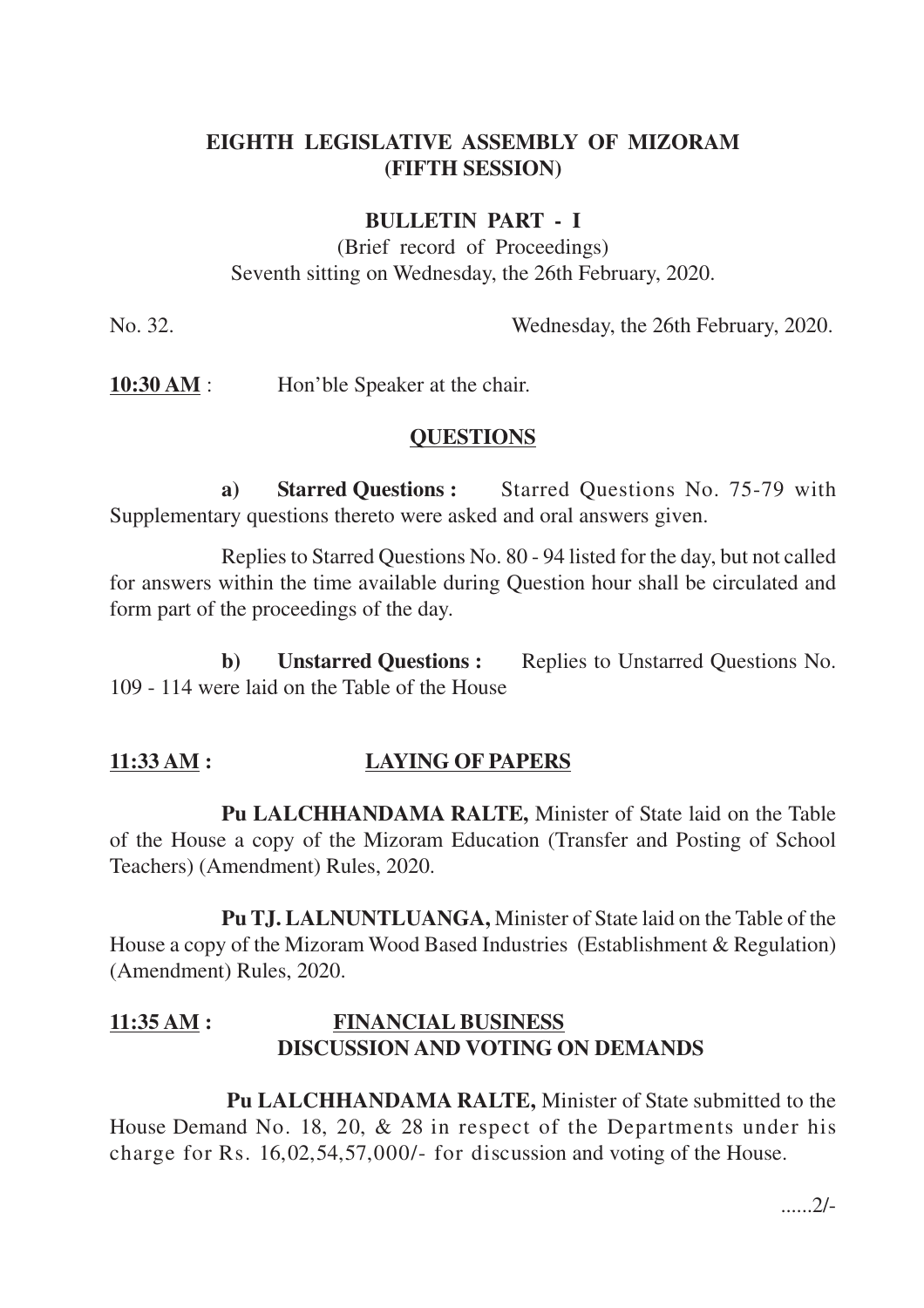| <b>Demand No.</b> | <b>Department</b>                                           | Amount (Rs.)      |
|-------------------|-------------------------------------------------------------|-------------------|
|                   |                                                             |                   |
| 18                | Printing & Stationery Department                            | 15,74,94,000/-    |
| 20                | <b>School Education Department</b>                          | 15,54,64,28,000/- |
| 28                | Labour, Employment & Skill<br><b>Development Department</b> | $32,10,35,000/$ - |
|                   | <b>TOTAL</b>                                                | 16,02,54,57,000/- |

**Pu R. LALZIRLIANA,** Minister submitted to the House Demand No. 23, 27, 33 & 39 in respect of the Departments under his charge for Rs. 10,31,61,28,000/- for discussion and voting of the House.

| <b>Demand No.</b> | <b>Department</b>                                              | Amount (Rs.)        |
|-------------------|----------------------------------------------------------------|---------------------|
|                   | 2                                                              |                     |
| 23                | Art & Culture Department                                       | 15,08,50,000/-      |
| 27                | District Council & Minority<br><b>Affairs Department</b>       | $4,51,06,49,000/$ - |
| 33                | Land Resources, Soil & Water<br><b>Conservation Department</b> | 22,30,91,000/-      |
| 39                | <b>Power &amp; Electricity Department</b>                      | 5,43,15,38,000/-    |
|                   | <b>TOTAL</b>                                                   | 10,31,61,28,000/    |

**Pu TAWNLUIA,** Minister submitted to the House Demand No. 13, 25, & 46 in respect of the Departments under his charge for Rs. 4,36,46,35,000/ for discussion and voting of the House.

| <b>Demand No.</b> | <b>Department</b>                                | Amount (Rs.)        |
|-------------------|--------------------------------------------------|---------------------|
|                   |                                                  |                     |
| 13                | Personnel & Administrative Reforms<br>Department | $4,29,39,000/$ -    |
| 25                | <b>Public Health Engineering Department</b>      | 2,27,95,17,000/-    |
| 46                | UD & PA Department                               | $2,04,21,79,000/$ - |
|                   | TOTAL                                            | 4,36,46,35,000/-    |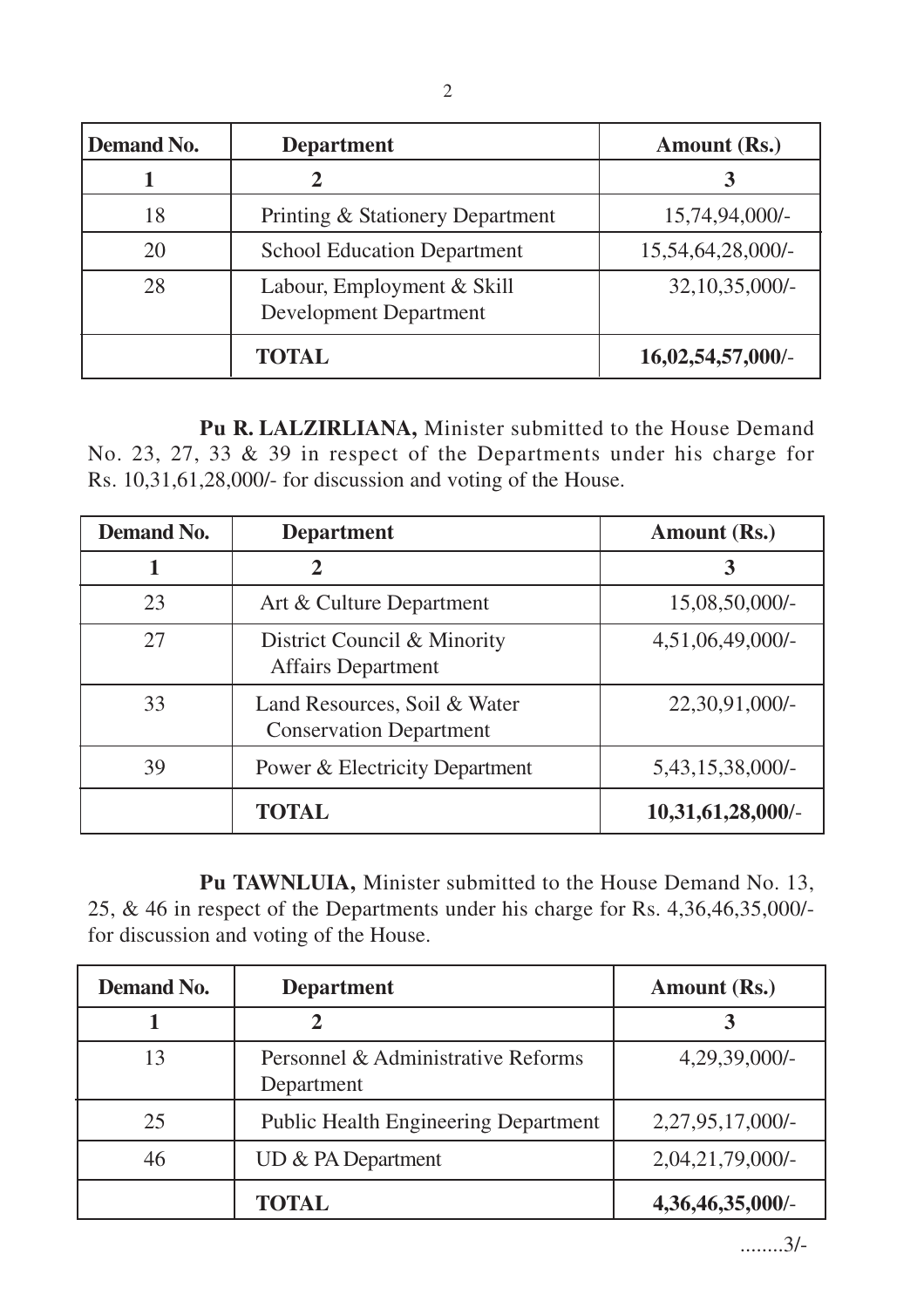**11:40 AM :** Discussion on the Demands for Grants commenced. The Demands were discussed together at a time and the following members participated in the discussion :

- 1. Pu Zodintluanga Ralte
- 2. Pu Lalduhoma

**12:12 PM :** Hon'ble Deputy Speaker at the chair

- 3. Dr. K. Pachhunga
- 4. Pu Nihar Kanti Chakma
- 5. Pu Lalrinsanga Ralte

### **01:04 PM : RECESS**

**02:00 PM :** Hon'ble Deputy Speaker at the chair. Discussion on Demands for Grants continued.

- 6. Pu B.D. Chakma
- 7. Pu L. Thangmawia
- 8. Pu K.T. Rokhaw
- 9. Pu Zothantluanga
- 10. Pu C. Lalsawivunga
- 11. Dr. F. Lalnunmawia
- 12. Pu V.L. Zaithanzama
- 13. Pu Lalrintluanga Sailo
- 14. Pu Lalrindika Ralte
- 15. Er. H. Lalzirliana

**03:58 PM** : Hon'ble Deputy Speaker took the consent of the House to continue the business

- 16. Pu Andrew H. Thangliana
- 17. Dr. ZR. Thiamsanga
- 18. Pu Lalchhuanthanga
- 19. Pu H. Biakzaua

### **05:00 PM : RECESS.**

#### **05:30 PM :** Hon'ble Speaker at the chair Discussion on Demands for Grants continued.

- 20. Dr. Vanlalthlana
- 21. Pu Ramthanmawia